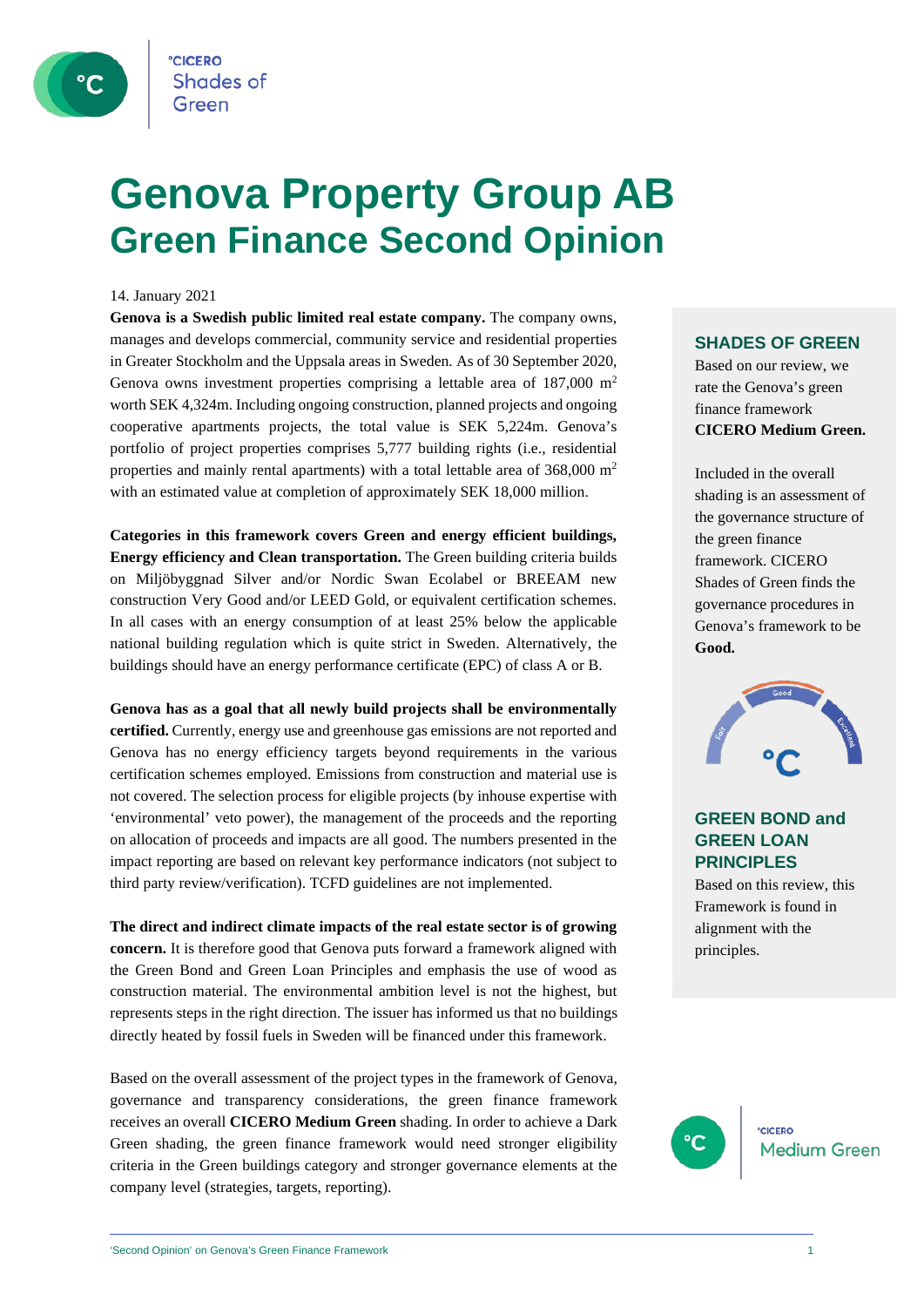

# **Contents**

| 1              |                                                                                                       |    |
|----------------|-------------------------------------------------------------------------------------------------------|----|
|                |                                                                                                       |    |
| $\overline{2}$ | Brief description of Genova's green finance framework and related policies _________________________4 |    |
|                |                                                                                                       |    |
|                |                                                                                                       |    |
|                |                                                                                                       |    |
|                |                                                                                                       |    |
|                |                                                                                                       |    |
| $\mathbf{3}$   |                                                                                                       |    |
|                |                                                                                                       |    |
|                |                                                                                                       |    |
|                |                                                                                                       |    |
|                |                                                                                                       |    |
|                |                                                                                                       |    |
|                |                                                                                                       |    |
|                |                                                                                                       |    |
|                |                                                                                                       |    |
|                | <b>Appendix 1:</b> Referenced Documents List <b>Appendix 1: Referenced</b> Documents List             | 14 |
|                |                                                                                                       | 15 |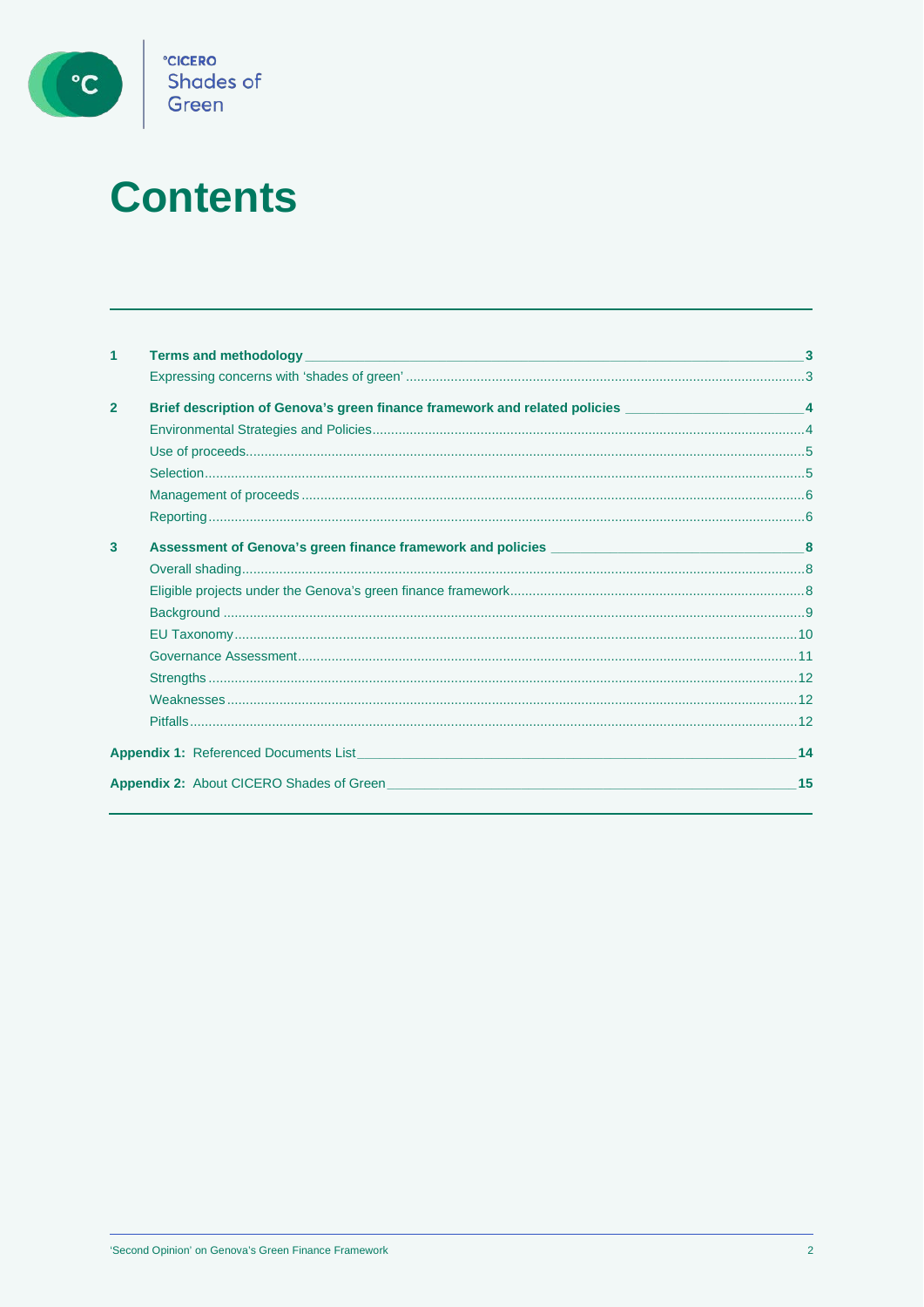

**CICERO Shades of** 

### **1 Terms and methodology**

This note provides CICERO Shades of Green's (CICERO Green) second opinion of the client's framework dated December 2020**.** This second opinion remains relevant to all green bonds and/or loans issued under this framework for the duration of three years from publication of this second opinion, as long as the framework remains unchanged. Any amendments or updates to the framework require a revised second opinion. CICERO Green encourages the client to make this second opinion publicly available. If any part of the second opinion is quoted, the full report must be made available.

The second opinion is based on a review of the framework and documentation of the client's policies and processes, as well as information gathered during meetings, teleconferences and email correspondence.

#### **Expressing concerns with 'shades of green'**

CICERO Green second opinions are graded dark green, medium green or light green, reflecting a broad, qualitative review of the climate and environmental risks and ambitions. The shading methodology aims to provide transparency to investors that seek to understand and act upon potential exposure to climate risks and impacts. Investments in all shades of green projects are necessary in order to successfully implement the ambition of the Paris agreement. The shades are intended to communicate the following:



Sound governance and transparency processes facilitate delivery of the client's climate and environmental ambitions laid out in the framework. Hence, key governance aspects that can influence the implementation of the green finance are carefully considered and reflected in the overall shading. CICERO Green considers four factors in its review of the client's governance processes: 1) the policies and goals of relevance to the green finance framework; 2) the selection process used to identify and approve eligible projects under the framework, 3) the management of proceeds and 4) the reporting on the projects to investors. Based on these factors, we assign an overall governance grade: Fair, Good or Excellent. Please note this is not a substitute for a full evaluation of the governance of the issuing institution, and does not cover, e.g., corruption.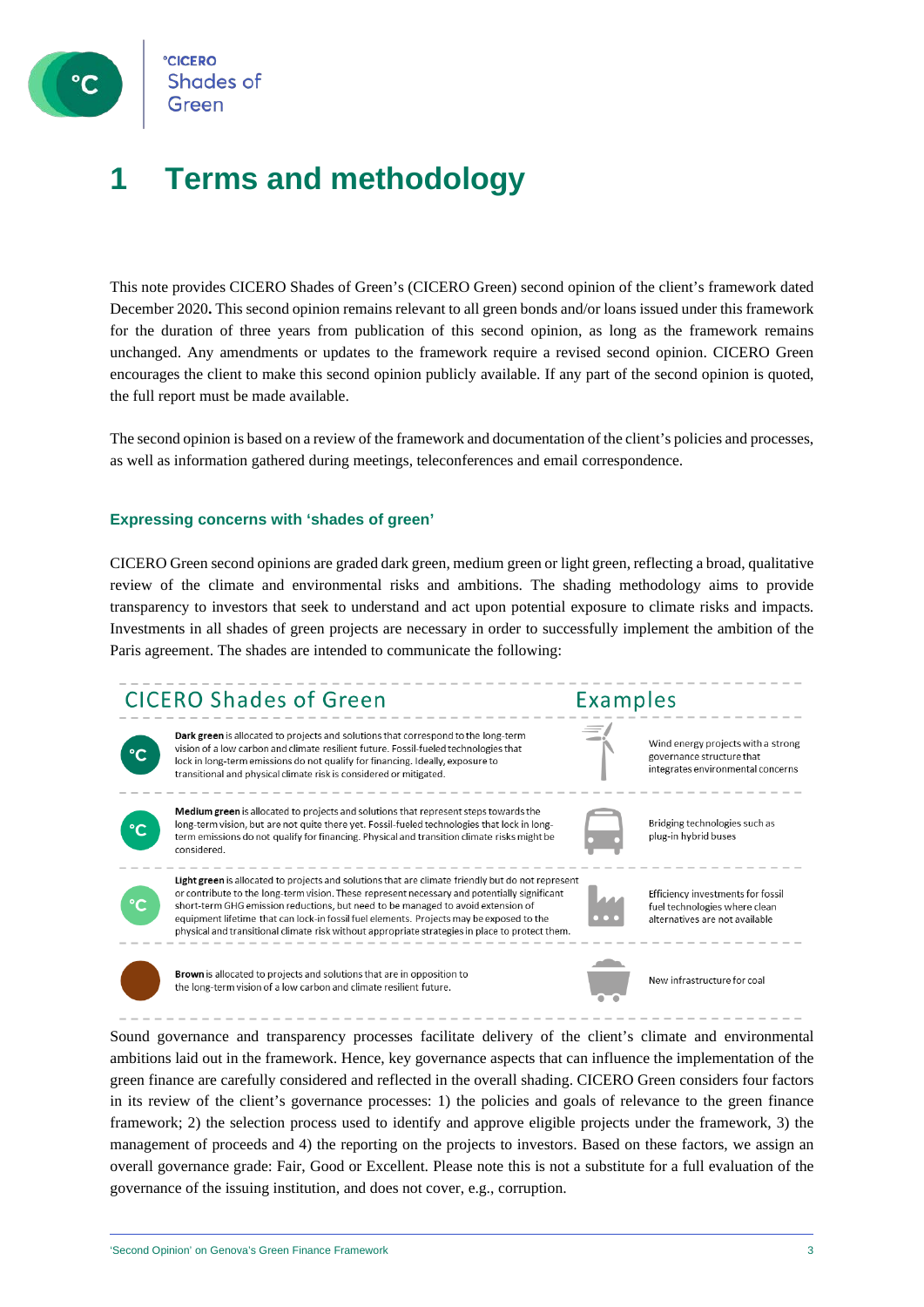

### **2 Brief description of Genova's green finance framework and related policies**

Genova Property Group AB ("Genova") is a Swedish public limited real estate company. The company owns, manages and develops commercial, community service and residential properties in Greater Stockholm and the Uppsala areas in Sweden. The company is active across the entire chain of property investments, from acquisitions to management.

As of 30 September 2020, Genova owns investment properties comprising a lettable area of 187,000  $m<sup>2</sup>$  worth SEK 4,324m. Investment properties consist of 50% community service properties and 50% commercial buildings (incl. offices, grocery stores, and logistics). Including ongoing construction, planned projects and ongoing cooperative apartments projects, the total value is SEK 5,224m. Genova's portfolio of project properties comprises 5,777 building rights (i.e., residential properties and mainly rental apartments in Greater Stockholm and Uppsala region) with a total lettable area of  $368,000$  m<sup>2</sup> with an estimated value at completion of approximately SEK 18,000m.

### **Environmental Strategies and Policies**

Genova has a code of conduct and a sustainability policy that involve employees and tenants as well as suppliers and contractors.

Genova supports the principles of the UN Global Compact and seeks to contribute to the global agenda in line with the UN Global Sustainable Development Goals ("SDGs"). Climate resilience assessments is a part of the zoning plans in Sweden.

Genova's long-term target is to environmentally certify all newly constructed properties in the property portfolio. Currently about 2 000  $m<sup>2</sup>$  are certified, but ongoing certification (mainly according to the Nordic Swan label) covers another 40 000  $\text{m}^2$ . The certification is a useful tool in creating long-term management and improving the properties' environmental performance, while at the same time reducing the company's carbon footprint. Genova currently works with certification according to Miljöbyggnad and Nordic Swan Ecolabel for residential buildings, and LEED and BREEAM for non-residential properties. Genova does not currently report according to GRI. Instead, energy and environmental reporting is in accordance with the various certificates when applicable.

With sustainability in focus, wood is the prioritized choice of material for Genova<sup>[1](#page-3-0)</sup>. In addition to wood being a renewable and resource-efficient material that stores carbon, there are also health benefits to wooden houses in terms of indoor climate and sound environment. Wood also provides faster construction processes, less noise at the construction site and fewer transports. Building with wood therefore makes it possible for Genova to offer attractive residential units while also reducing its carbon footprint.

Today, there is an increased will and ambition among Genova's tenants to work together for a more sustainable society. Therefore, the Company offers green leases, which means that the tenant together with Genova sets up a tangible action plan with measures that can contribute to a better environment.

<span id="page-3-0"></span> $1$  About 12-15 000 m<sup>2</sup> are currently wooden buildings, which equals about 8% of the property portfolio.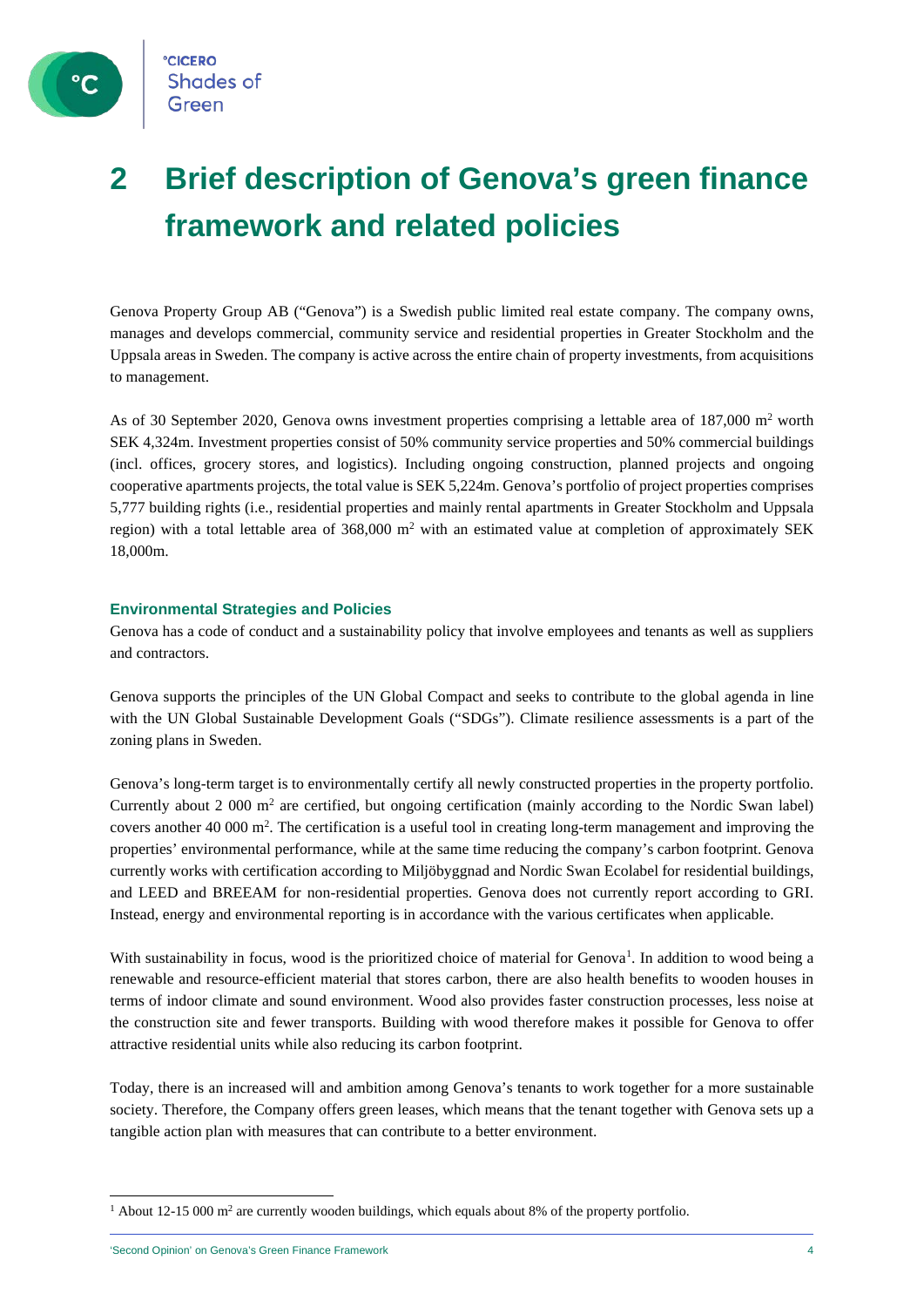### **Use of proceeds**

Genova's green finance framework has been developed in alignment with the 2018 Green Bond Principles  $({}^\circ$ GBP")<sup>[2](#page-4-0)</sup> and the 2018 Green Loan Principles  $({}^\circ$ GLP")<sup>3</sup>. The Framework is applicable for issuance of green finance instruments including green bonds, green loans and other types of debt instruments where net proceeds will be applied to finance or re-finance, in part or in full, new and/or existing eligible assets in Sweden with clear environmental benefits. The issuer informs us that the majority of financing will be new financing for new buildings.

The real estate sector is the single largest energy consuming sector in the EU, responsible for about 40% of total energy usage and 36% of total carbon emissions. Investing in green and energy efficient buildings thus play a key role in the energy transition. Eligible assets under Genova's framework belong to either of the categories "Green and energy efficient buildings", "Energy efficiency" or "Clean transportation". Targeted environmental objective according to the EU Taxonomy[4](#page-4-2) for categories "Green and energy efficient buildings", "Energy efficiency" and "Clean transportation" is Climate Change Mitigation. The issuer informs us that the majority of the financing will be for the category "Green and energy efficient buildings".

The proceeds of Genova's green finance instruments will not be used to finance either fossil fuel energy infrastructure or generation, nuclear energy generation, weapons and defence industries nor potentially environmentally negative resource extraction, gambling or tobacco.

### **Selection**

The selection process is a key governance factor to consider in CICERO Green's assessment. CICERO Green typically looks at how climate and environmental considerations are considered when evaluating whether projects can qualify for green funding. The broader the project categories, the more importance CICERO Green places on the governance process. The evaluation and selection process for green eligible assets is also a key process in ensuring that the amount equivalent to the net proceeds from green finances is allocated to assets and expenditures which meet the criteria in the framework. The evaluation/selection criteria are subject to external advice or verification in the certification process in newly constructed buildings.

The selection of green eligible assets is managed by a dedicated group, the Green Finance Committee ("GFC"). Members of the GFC consist of members from the Construction, Property Management and Finance departments. Genova will assure that sustainability expertise always relies within the GFC<sup>[5](#page-4-3)</sup>. All decisions are made in consensus, and applies to the selection process of green eligible assets as well. A list of green eligible assets is kept by the Finance department who is correspondingly responsible for keeping it up to date.

Genova will follow the development of the green finance market and manage any future updates of the green finance framework to reflect current and future market practices (e.g., the upcoming EU Taxonomy) and potential updates to the GBP and GLP.

<span id="page-4-0"></span><sup>&</sup>lt;sup>2</sup> Green Bond Principles published in June 2018 are voluntary process guidelines for issuing Green bonds established by International Capital Markets Association (ICMA), https://www.icmagroup.org/green-social-and-sustainability-bonds/greenbond-principles-gbp/

<span id="page-4-1"></span><sup>&</sup>lt;sup>3</sup> Green Loan Principles published in March 2018 are voluntary process guidelines for issuing Green loans established by Loan Markets Association ("LMA"), https://www.icmagroup.org/assets/documents/Regulatory/Green-

Bonds/LMA\_Green\_Loan\_Principles\_Booklet-220318.pdf

<span id="page-4-2"></span><sup>4</sup> EU Taxonomy Report: technical Annex March 2020,

https://ec.europa.eu/info/sites/info/files/business\_economy\_euro/banking\_and\_ finance/documents/200309-sustainablefinance-teg-final-report-taxonomy-annexes\_en.pdf

<span id="page-4-3"></span><sup>5</sup> Genova also works with external environmental consultants in their daily work, for example in the certification process.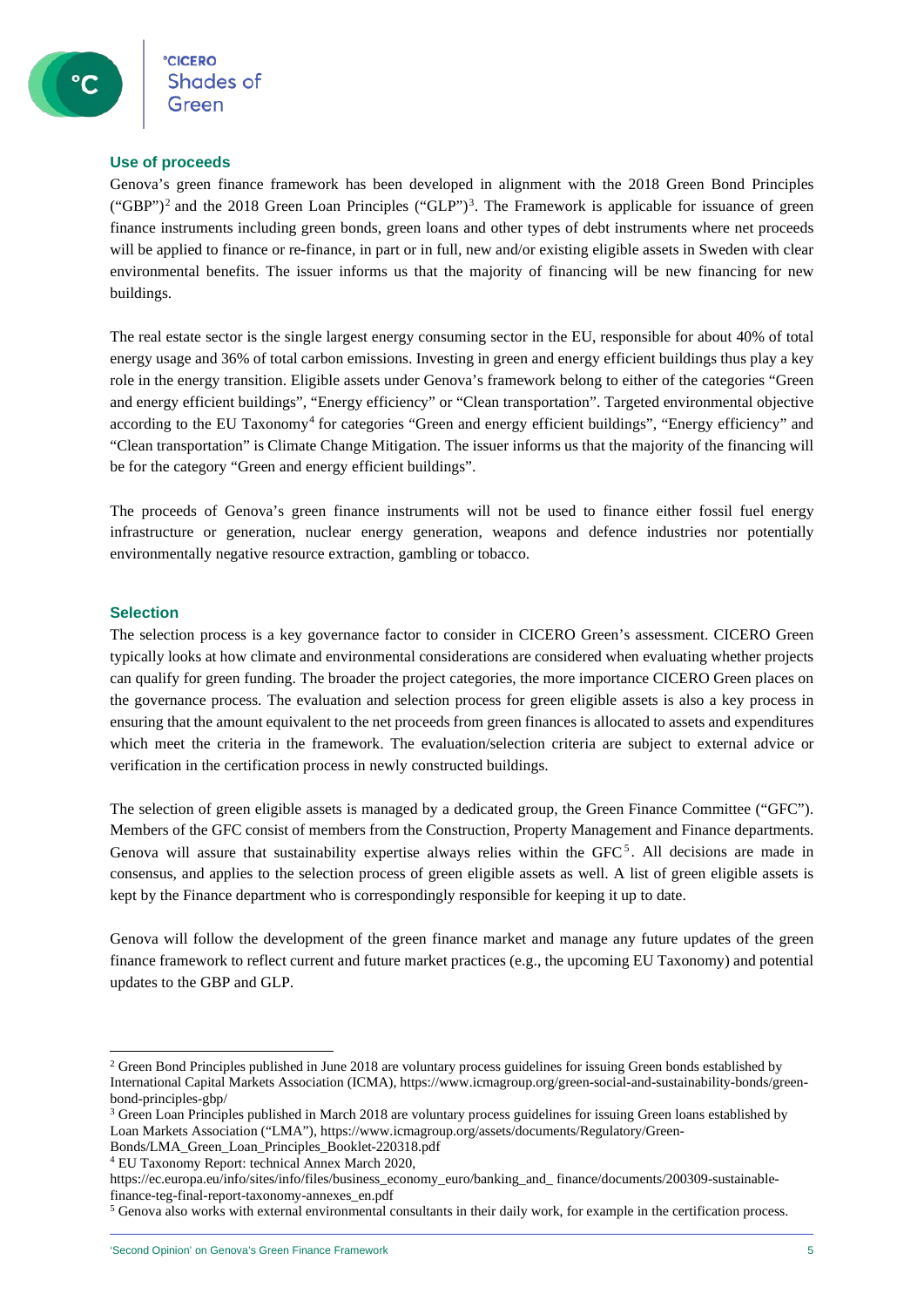**CICERO**<br>Shades of

The list of green eligible assets is monitored on a regular basis during the term of the green bonds and loans to ensure that the proceeds are sufficiently allocated to eligible assets. This is also a responsibility of the GFC.

### **Management of proceeds**

CICERO Green finds the management of proceeds of Genova to be in accordance with the Green Bond and Green Loan Principles.

Equivalent to the net proceeds from Genova's green finance instruments will be tracked by using a spreadsheet where all issued amounts of green finance instruments will be inserted. The spreadsheet will contain the list of green eligible assets. Information available in the spreadsheet will in turn serve as basis for regular reporting described below.

All green finance instruments issued by Genova will be managed on a portfolio level. This means that a green finance instrument will not be linked directly to one (or more) pre-determined green eligible assets. The company will keep track and ensure there are satisfactory green eligible assets in the portfolio. Assets can, whenever needed, be removed or added to/from the green eligible assets' portfolio. Any unallocated proceeds will be temporary held by Genova and placed on the company's ordinary bank account.

### **Reporting**

Transparency, reporting, and verification of impacts are key to enable investors to follow the implementation of green finance programs. Procedures for reporting and disclosure of green finance investments are also vital to build confidence that green finance is contributing towards a sustainable and climate-friendly future, both among investors and in society.

To be fully transparent towards investors and other stakeholders, Genova commits to regular reporting until no green finance instruments are outstanding. The CFO will be primary responsible for the reporting, but supported by Head of New Development. The allocation and impact reporting be done on a portfolio basis. Genova will report the total outstanding amount of green finance instruments and will give examples of projects financed. The report will be published on the Genova's website on an annual basis in connection with the publishing of the annual report and will cover the following areas:

Allocation of proceeds reporting

- Total amount of green finance instruments issued
- Share of proceeds used for financing/re-financing and share of proceeds used for the different categories
- Share of unallocated proceeds (if any)

#### Impact reporting

Genova intends to report on quantitative impact indicators where reasonable and relevant data is available for the three main categories:

Green and energy efficient buildings:

- Information on the annual energy usage  $(kWh/m^2)$
- Estimated annual greenhouse gas emissions reduced or avoided  $(tCO<sub>2</sub>e)$
- Energy performance certificate class, if any
- Type of certification including level, if any (e.g., Miljöbyggnad Silver, BREEAM Very Good, etc.) Energy efficiency:
	- Amount of annual energy saved per m<sup>2</sup>.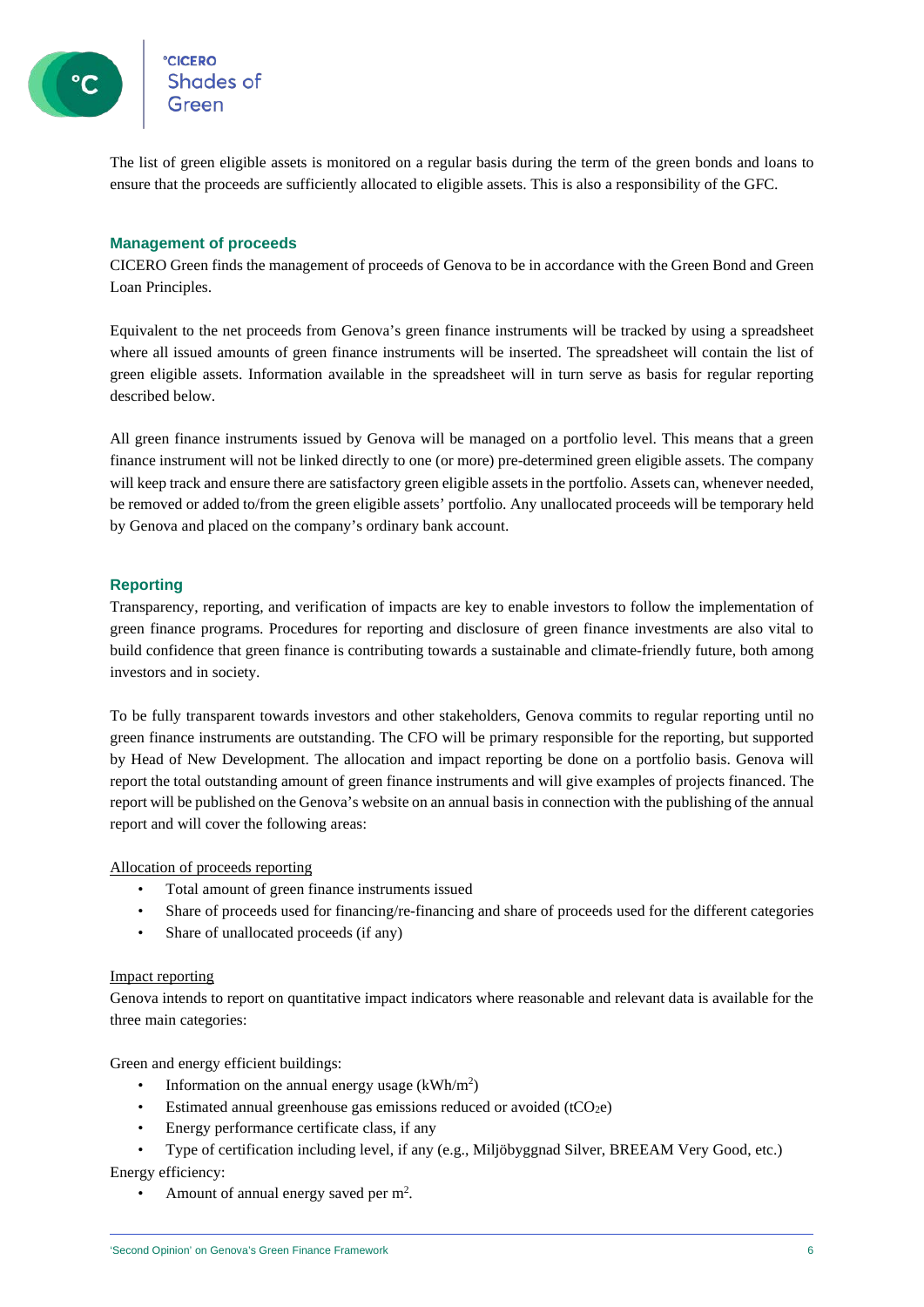

°cicero<br>Shades of<br>Green

• Estimated annual greenhouse gas emissions reduced or avoided  $(tCO<sub>2</sub>e)$ 

Clean transportation:

• Estimated annual greenhouse gas emissions reduced or avoided  $(tCO<sub>2</sub>e)$ 

Genova will use both local figures and Nordic energy mix for electricity and heat when calculating greenhouse gas emission reductions. Allocation of proceeds will be subject to an annual review by an external part/verifier. The verification report provided by the external part will be published on Genova's website.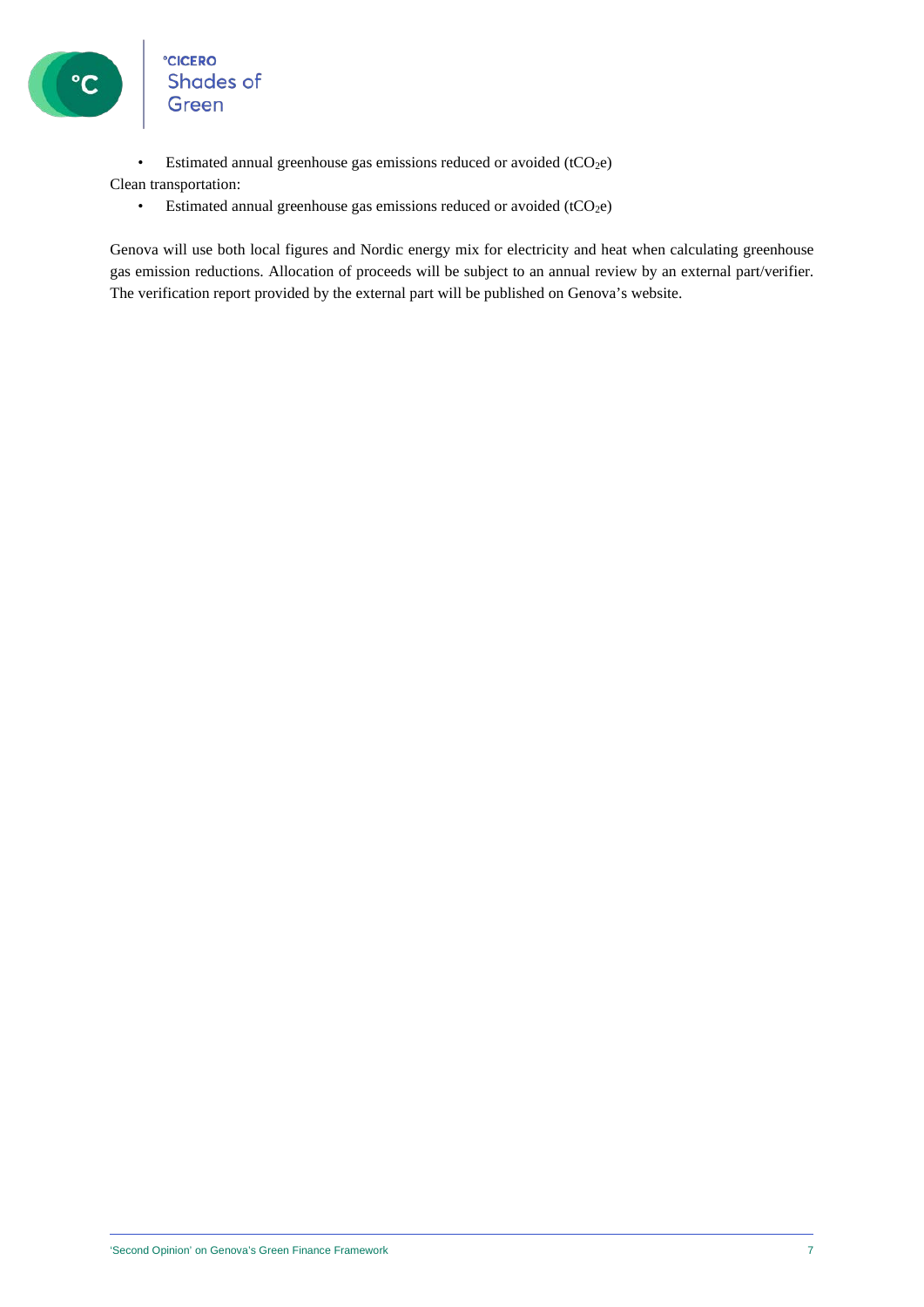

### **3 Assessment of Genova's green finance framework and policies**

The framework and procedures for Genova's green finance investments are assessed and their strengths and weaknesses are discussed in this section. The strengths of an investment framework with respect to environmental impact are areas where it clearly supports low-carbon projects; weaknesses are typically areas that are unclear or too general. Pitfalls are also raised in this section to note areas where Genova should be aware of potential macrolevel impacts of investment projects.

### **Overall shading**

Based on the project category shadings detailed below, and consideration of environmental ambitions and governance structure reflected in Genova's green finance framework, we rate the framework **CICERO Medium Green.**

### **Eligible projects under the Genova's green finance framework**

At the basic level, the selection of eligible project categories is the primary mechanism to ensure that projects deliver environmental benefits. Through selection of project categories with clear environmental benefits, green finances aim to provide investors with certainty that their investments deliver environmental returns as well as financial returns. The Green Bonds Principles (GBP) and the Green Loan Principles (GLP) state that the "overall environmental profile" of a project should be assessed and that the selection process should be "well defined".

| Category                                             | Eligible project types                                                                                                                                                                                                                                                        | <b>Green Shading and some concerns</b>                                                                                                                                                                                                                                               |
|------------------------------------------------------|-------------------------------------------------------------------------------------------------------------------------------------------------------------------------------------------------------------------------------------------------------------------------------|--------------------------------------------------------------------------------------------------------------------------------------------------------------------------------------------------------------------------------------------------------------------------------------|
| <b>Green and</b><br>energy<br>efficient<br>buildings | All new construction, existing and acquired<br>buildings that either;<br>have or with the objective to receive one of<br>the following certifications including the<br>lowest indicated levels:<br>Miljöbyggnad Silver and/or Nordic                                          | <b>Medium Green</b><br>The building criteria are good, but do not<br>represent the highest standard levels.<br>According to IEA, efficiency of building<br>envelopes needs to improve by 30% by<br>2025 to be aligned with the Paris target.                                         |
|                                                      | Swan Ecolabel<br><b>BREEAM New construction Very</b><br>Good and/or LEED Gold, and with<br>an energy consumption of at least<br>25% below the applicable national<br>building regulation                                                                                      | In addition to climate issues,<br>Miljöbyggnad, LEED, BREEAM and<br>others cover a broader set of issues,<br>which is important to overall sustainable<br>development. Miljöbyggnad also has<br>specific energy efficiency requirements<br>for each certification level. That is not |
|                                                      | or an equivalent level from another<br>well recognized certification scheme<br>which is subject for evaluation and<br>approval from the Green Finance<br>Committee, and with an energy<br>consumption of at least 25% below<br>the applicable national building<br>regulation | the case for LEED and BREEAM.<br>The Nordic Swan Ecolabel assesses the<br>entire life cycle of the buildings, from<br>raw materials to production, use,<br>disposal and recycling.<br>Refurbishment of existing buildings are<br>often better than new constructions from            |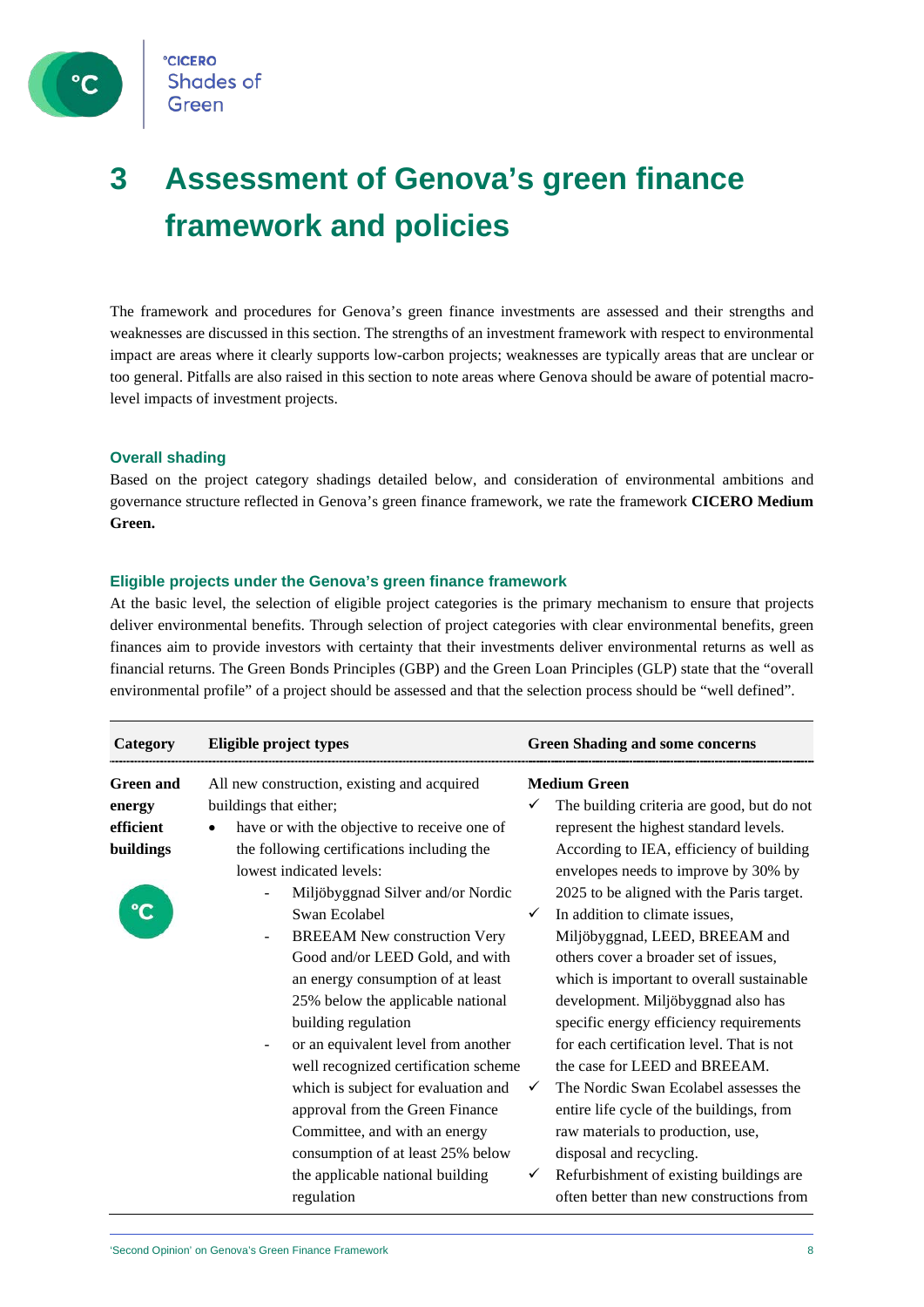

|                                                                                                   | built with energy-efficient engineered wood<br>products <sup>6</sup> and with an energy consumption of<br>at least 25% below the applicable national<br>building regulation<br>have an energy performance certificate (EPC)<br>of class A or B<br>have major renovations resulting in reduced<br>energy consumption of at least 30%. |   | a climate point of view, but should<br>ideally come with greater improvements<br>in energy efficiency.                        |
|---------------------------------------------------------------------------------------------------|--------------------------------------------------------------------------------------------------------------------------------------------------------------------------------------------------------------------------------------------------------------------------------------------------------------------------------------|---|-------------------------------------------------------------------------------------------------------------------------------|
| <b>Energy</b><br>efficiency                                                                       | Energy retrofits such as heat pumps, converting to Dark Green<br>LED lightning, installation of onsite solar panels,<br>improvements on ventilation systems,<br>improvement and implementation of control<br>systems, extension of district heating and cooling<br>systems.                                                          | ✓ | District heating will involve an element<br>of fossil fuel or plastic fragments in<br>waste. This is however small in Sweden. |
| <b>Clean</b><br>Installation of charging stations for hybrid and<br>transportation electric cars. |                                                                                                                                                                                                                                                                                                                                      |   | <b>Dark Green</b><br>Note that hybrid cars will involve a fossil<br>fuel element.                                             |



Table 1. Eligible project categories

### **Background**

As member of the EU, Sweden is subject to the EU's climate targets of reducing collective EU greenhouse gas emissions by 40% by 2030 compared to 1990 levels, increasing the share of renewable energy to 32% and improving energy efficiency by at least 32.5%.<sup>[7](#page-8-1)</sup> The European Green Deal aims for carbon neutrality in 2050.[8](#page-8-2) Sweden has developed a National Energy and Climate Plan (NECP) in which it outlines the targets and strategies in all sectors. <sup>[9](#page-8-3)</sup> These strategies include measures such as increasing renewable energy capacity, increasing energy efficiency, facilitating the large scale implementation of clean transportation alternatives, and increasing carbon sinks through reforestation and the LULUCF sector. Non-ETS emissions, of which public buildings and households are a part, must decrease by 63% by 2030.

The construction and real estate sector have a major impact on our common environment. According to the National Board of Housing, Building and Planning's environmental indicators, it accounts for 32% of Sweden's energy use, 31% of waste and 19% of domestic greenhouse gas emissions. Calculations from Sveriges Byggindustrier indicate that the climate impact of new production of a house is as great as the operation of the house for 50 years. IEA reports that the efficiency of building envelopes needs to improve by 30% by 2025 to keep pace with increased building size and energy demand – in addition to improvements in lighting and appliances and increased renewable heat sources.<sup>[10](#page-8-4)</sup> The energy efficiency of buildings is dependent on multiple factors including

<span id="page-8-0"></span><sup>6</sup> Energy-efficient engineered wood product is based on locally produced Swedish wood.

<span id="page-8-1"></span><sup>7</sup> [https://ec.europa.eu/clima/policies/strategies/2030\\_en](https://ec.europa.eu/clima/policies/strategies/2030_en)

<span id="page-8-2"></span><sup>8</sup> [https://ec.europa.eu/info/strategy/priorities-2019-2024/european-green-deal\\_en](https://ec.europa.eu/info/strategy/priorities-2019-2024/european-green-deal_en)

<span id="page-8-3"></span><sup>9</sup> [https://ec.europa.eu/energy/topics/energy-strategy/national-energy-climate-plans\\_en](https://ec.europa.eu/energy/topics/energy-strategy/national-energy-climate-plans_en)

<span id="page-8-4"></span><sup>10</sup> <https://www.iea.org/reports/building-envelopes>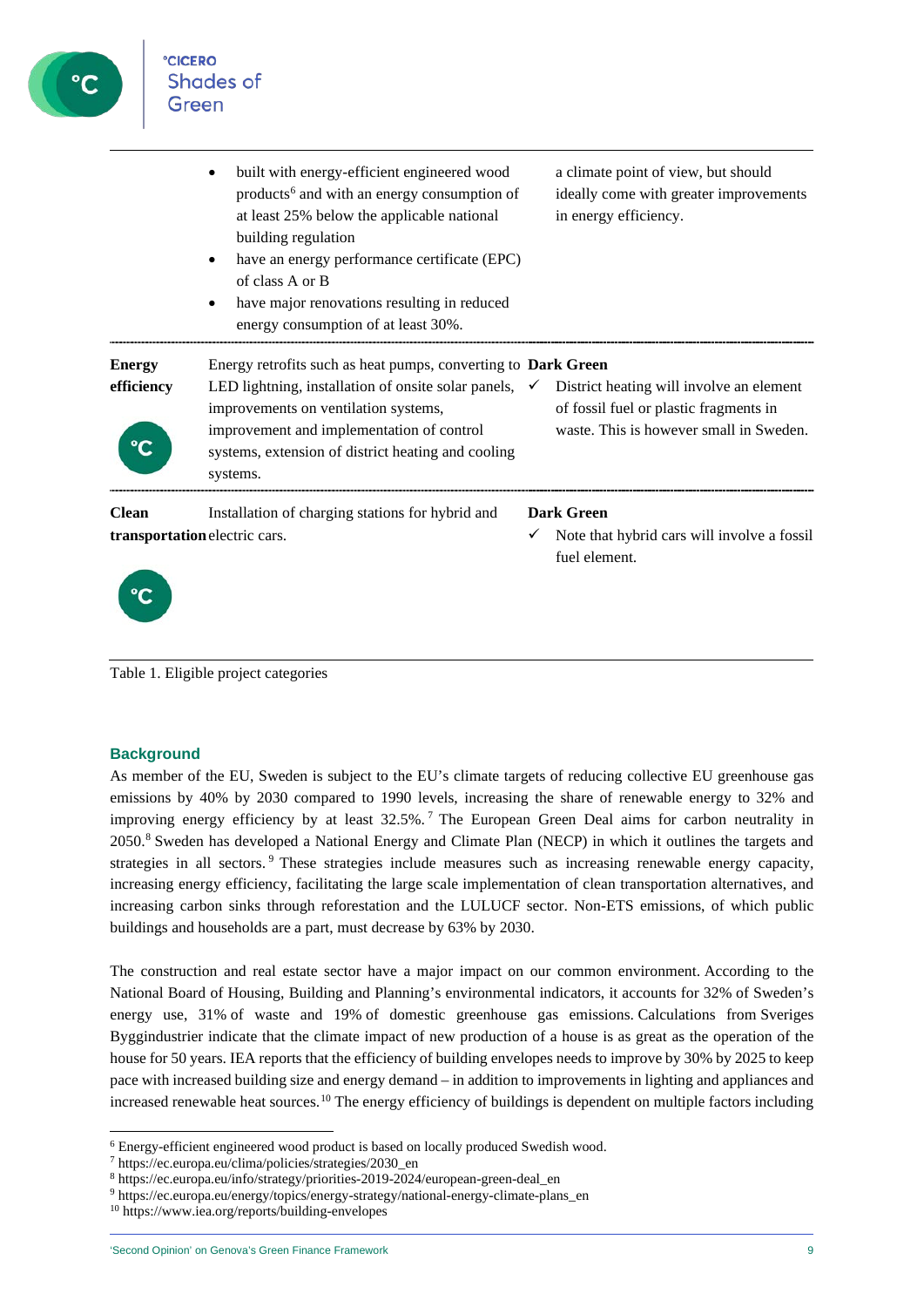°cicero<br>Shades of

increasing affluence and expectations of larger living areas, growth in population and unpredictability of weather, and greater appliance ownership and use. Additionally, approximately half of life-cycle emissions from buildings stem from materials/construction. The other half stems from energy use, which becomes less important over time with the increasing adoption of off-grid solutions such as geothermal and solar. All of these factors should therefore be considered in the project selection process. In addition, voluntary environmental certifications such as LEED and BREEAM or equivalents measure or estimate the environmental footprint of buildings and raise awareness of environmental issues. These points-based certifications, however, fall short of guaranteeing a low-climate impact building, as they may not ensure compliance with all relevant factors e.g., energy efficiency, access to public transport, climate resilience, sustainable building materials. Many of these factors are covered under the World Green Building Council's recommendations for best practices for developing green buildings. [11](#page-9-0) CICERO Shades of Green assesses all of these factors when evaluating the climate impact of buildings.

The Exponential Roadmap<sup>[12](#page-9-1)</sup> lays out a trajectory for reducing emissions by 50% by 2030 and requires that emissions reductions strategies within the buildings sector be rapidly scaled up. The roadmap advocates for standardised strategies that are globally scalable within areas such as new procurement practices for construction and renovation that require dramatically improved energy and carbon emission standards, developing new lowcarbon business models for sharing space and smart buildings to achieve economies of scale, and allocating green finance funding for sustainable retrofitting and construction.

Choice of building materials is becoming more important for climate footprint than heating/cooling and power. A large number of LCA studies show that wood-frame building results in lower primary energy and GHG emission compared to non-wood alternatives including concrete and steel. Less energy, in particular fossil fuels, is needed to manufacture wood-based building materials compared with alternative non-wood materials. Wood-based materials use primarily biomass residues for processing energy. Wooden materials also store carbon during their lifetime, temporary sequestering carbon from the atmosphere. Large amounts of biomass residues are produced during the manufacture and end-of-life of wood products, and these can be used to replace fossil fuels. Hence, wood-based buildings are appropriate for long-term strategies for reducing fossil fuel use and GHG emissions when combined with sustainable forestry<sup>[13](#page-9-2)</sup>. Quantitative estimates are imprecise, but some studies indicate energy savings of the order of one third in the construction phase of wood buildings compared to buildings using mainly other materials.

### **EU Taxonomy**

In March 2020, a technical expert group (TEG) proposed an EU taxonomy for sustainable finance that included a number of principles including a "Do-No-Significant-Harm" (DNSH) clause and safety thresholds for various types of activities.[14](#page-9-3) In November 2020, EU published its draft delegated act to outline its proposed technical screening criteria for climate adaptation and mitigation objectives, respectively, which it was tasked to develop in order to take the Taxonomy after it entered into law in July<sup>15</sup>. The Do-No-Significant-Harm criteria include among other things measures such as ensuring resistance and resilience to extreme weather events, preventing excessive water consumption from inefficient water appliances, ensuring recycling and reuse of construction and demolition

<span id="page-9-0"></span><sup>11</sup> <https://www.worldgbc.org/how-can-we-make-our-buildings-green>

<span id="page-9-1"></span><sup>12</sup> [https://exponentialroadmap.org/wp-](https://exponentialroadmap.org/wp-content/uploads/2020/03/ExponentialRoadmap_1.5.1_216x279_08_AW_Download_Singles_Small.pdf)

[content/uploads/2020/03/ExponentialRoadmap\\_1.5.1\\_216x279\\_08\\_AW\\_Download\\_Singles\\_Small.pdf](https://exponentialroadmap.org/wp-content/uploads/2020/03/ExponentialRoadmap_1.5.1_216x279_08_AW_Download_Singles_Small.pdf)

<span id="page-9-2"></span><sup>&</sup>lt;sup>13</sup> R&D Fund for public real estate, The Swedish Association of Local Authorities and Regions (2016): Climate impacts of wood vs. non-wood buildings.

<span id="page-9-3"></span><sup>&</sup>lt;sup>14</sup> Taxonomy: Final report of the Technical Expert Group on Sustainable Finance, March 2020.

[https://ec.europa.eu/knowledge4policy/publication/sustainable-finance-teg-final-report-eu-taxonomy\\_en](https://ec.europa.eu/knowledge4policy/publication/sustainable-finance-teg-final-report-eu-taxonomy_en)

<span id="page-9-4"></span><sup>15</sup> [https://ec.europa.eu/info/law/better-regulation/have-your-say/initiatives/12302-Climate-change-mitigation-and-adaptation](https://ec.europa.eu/info/law/better-regulation/have-your-say/initiatives/12302-Climate-change-mitigation-and-adaptation-taxonomy#ISC_WORKFLOW)[taxonomy#ISC\\_WORKFLOW](https://ec.europa.eu/info/law/better-regulation/have-your-say/initiatives/12302-Climate-change-mitigation-and-adaptation-taxonomy#ISC_WORKFLOW)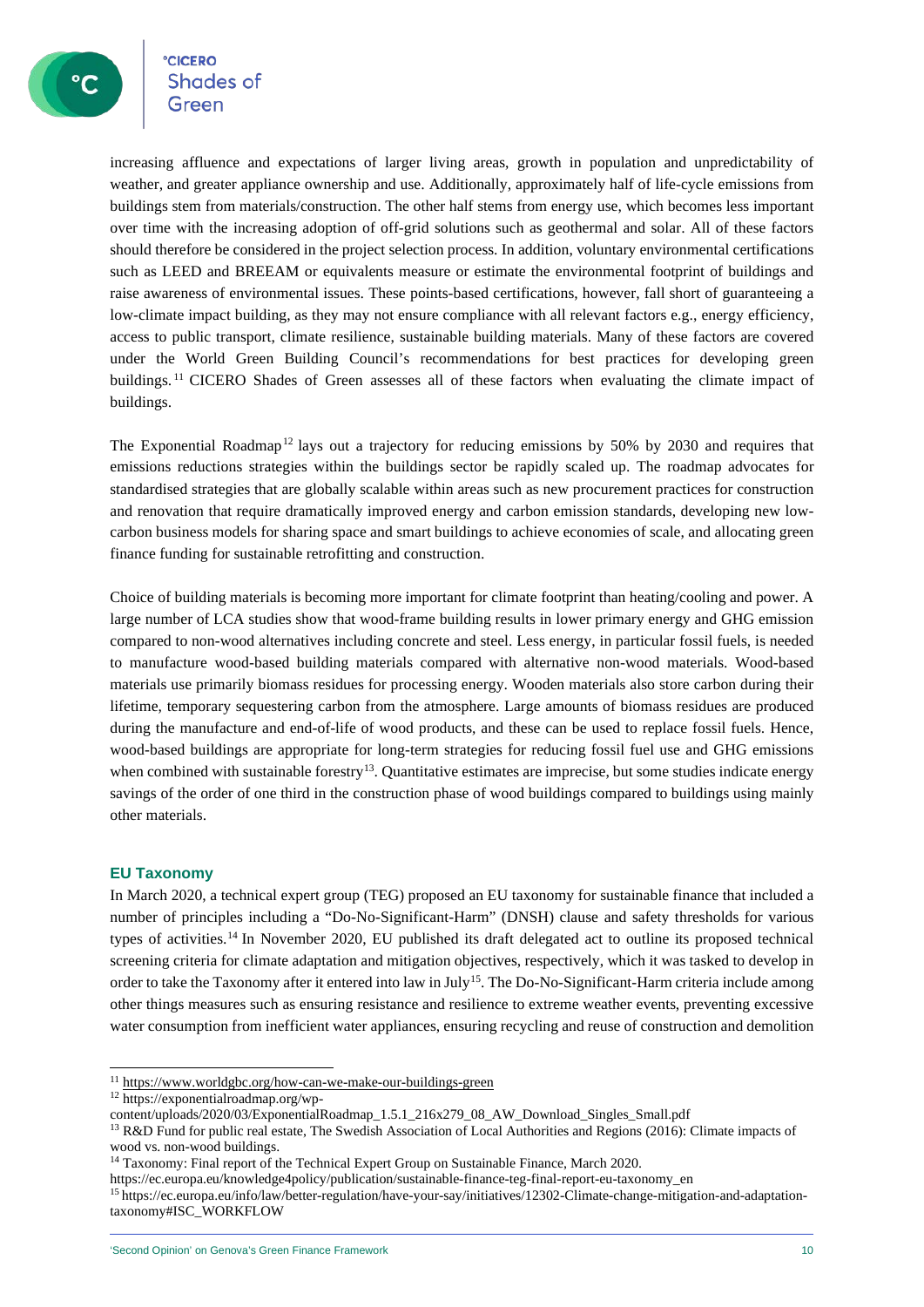°cic<mark>ero</mark><br>Shades of

waste and limiting pollution and chemical contamination of the local environment. Among the stricter draft DNSH criteria are constraints on type of land that can be used for buildings (no forest, fertile soil or land with high biodiversity). In addition, the buildings should not be dedicated to extraction, storage, transport or manufacture of fossil fuels.

CICERO Green will not here verify Genova's framework against the full draft EU taxonomy, but notes that the updated proposed taxonomy includes specific thresholds for the real estate sector, some of which can briefly be summarized as follows:

- 1. The design and construction of new buildings needs to ensure a net primary energy demand that is at least 20% lower than the threshold set for the nearly zero-energy building (NZEB) requirements in national regulation.
- 2. Ownership or acquisition of buildings built before 2021 should have an Energy Performance Certificate label A.
- 3. Renovations should deliver at least 30% primary energy savings.
- 4. Large non-residential buildings should have dedicated energy management system.

It is currently unclear what will be in the final taxonomy and how this will apply to Sweden, but it is reasonable to expect that new buildings with energy use 20% below present regulation would be aligned with the taxonomy. The screening criteria for ownership and acquisition of buildings built before 2021 are strict (EPC A). Eligible buildings with energy performance label B would not comply with the taxonomy screening criteria. Energy label B in Sweden implies an energy performance between 50 and 75% of current regulations.

It is anticipated that activities related to energy efficiency, including installation of solar panels, heat pumps, extension of district heating and cooling, are to be classified as sustainable according to the EU Taxonomy.

### **Governance Assessment**

Four aspects are studied when assessing the Genova's governance procedures: 1) the policies and goals of relevance to the green finance framework; 2) the selection process used to identify eligible projects under the framework; 3) the management of proceeds; and 4) the reporting on the projects to investors. Based on these aspects, an overall grading is given on governance strength falling into one of three classes: Fair, Good or Excellent. Please note this is not a substitute for a full evaluation of the governance of the issuing institution, and does not cover, e.g., corruption.

Genova currently works with certifications according to Miljöbyggnad and Nordic Swan Ecolabel for residential buildings, and LEED and BREEAM for non-residential properties with the aim of certifying all newly built buildings. Policies towards subcontractors and supply chain considerations are included under the Nordic Swan label. Genova currently does not perform lifecycle assessments. Genova has carpools connected to each project, as well as electric and regular bicycles, but have no explicit policy regarding access to public transport from green eligible projects. According to the issuer, they do not have any controversial projects, and will not include any in the future.

Genova as a company does not have any quantitative energy or emission targets for neither the short nor the longer term and these data are currently not reported. Instead, energy and environmental reporting is in accordance with the various certificates for the green assets. Genova is not aligned with the guidelines from TCFD. It is also unclear whether the type of land is assessed in the selection of projects, cf. the DNSH clause in the proposed EU Taxonomy. Otherwise, the selection process is clear and the impact reporting from green finance instruments (on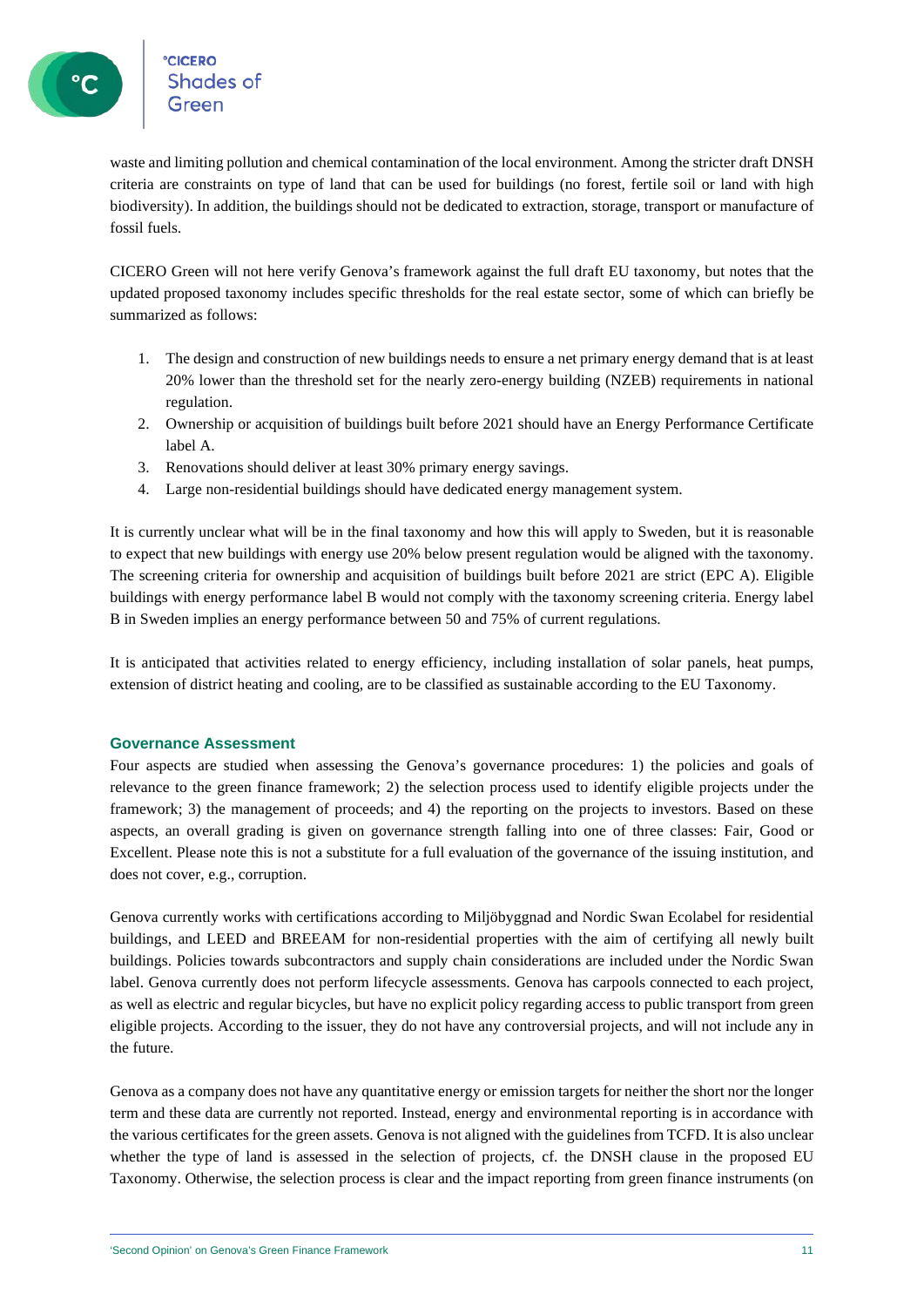

сісеко<br>Shades of

a portfolio basis) good with relevant key performance indicators. Climate risks are properly accounted for within the Swedish laws and regulations for building projects.

The overall assessment of Genova's governance structure and processes gives it a rating of Good.



### **Strengths**

The focus on wooden building is a strength in the real estate sector. Choice of building materials is becoming more important for climate footprint than heating/cooling and power as the district heating and electricity becomes steadily more low carbon.

Energy saving renovations for existing properties that result in buildings lowering their primary energy demand with 30% are also a strength and probably to be classified as sustainable within the EU Taxonomy. The further minimum requirements in terms of energy savings compared to an initial situation or an existing standard is good. The explicit exclusion of fossil fuel and other harmful technologies is a further strength of the framework. Finally, a commitment to impact reporting increases transparency to investors.

### **Weaknesses**

We note that Genova has no quantitative energy or emission targets nor internal carbon pricing. There is also a lack of scenario analysis whether or not formally in alignment with the TCFD recommendations.

#### **Pitfalls**

The CICERO Dark Green shading is difficult to achieve in particular in the real estate sector because buildings have a long lifetime. CICERO Dark Green shading in this sector should therefore conform to strict measures and is reserved for the highest building standards such as LEED Platinum, Zero-Energy buildings and passive houses. The issuer is encouraged to also consider construction phase emissions and systematically work on reducing emissions related to transportation to and from the properties. Shopping malls in particular have the potential to indirectly generate considerable amount of traffic. The green buildings eligible under Genova's framework are falling short of the long-term vision of zero-energy buildings or passive houses.

The Green building criteria in Genova's green finance framework build on Miljöbyggnad Silver and/or Nordic Swan Ecolabel or BREEAM new construction Very Good and/or LEED Gold, or equivalent certification schemes. In all cases with an energy consumption of at least 25% below the applicable national building regulation which is quite strict in Sweden. Alternatively, the buildings should have an energy performance certificate (EPC) of class A or B. This may not quite guarantee an energy consumption of at least 25% below the applicable national building regulation.

We note that district heating is the predominant heating method in Sweden. Also, most of the district heating companies seek to minimize the use of oil or other fossil fuels. However, when waste-to-energy is utilized it is sometimes difficult to know the fossil fraction of the waste stream, e.g., the amount of plastics. Again, many Swedish district heating companies have strong policies to minimize these types of fractions, but without specific information of suppliers of district heating, it is difficult to guarantee totally against the use of some fossil fractions.

Genova will use both local figures and Nordic energy mix for electricity and heat when calculating greenhouse gas emission reductions or emissions avoided. The Nordic mix is relatively high compared to many local emission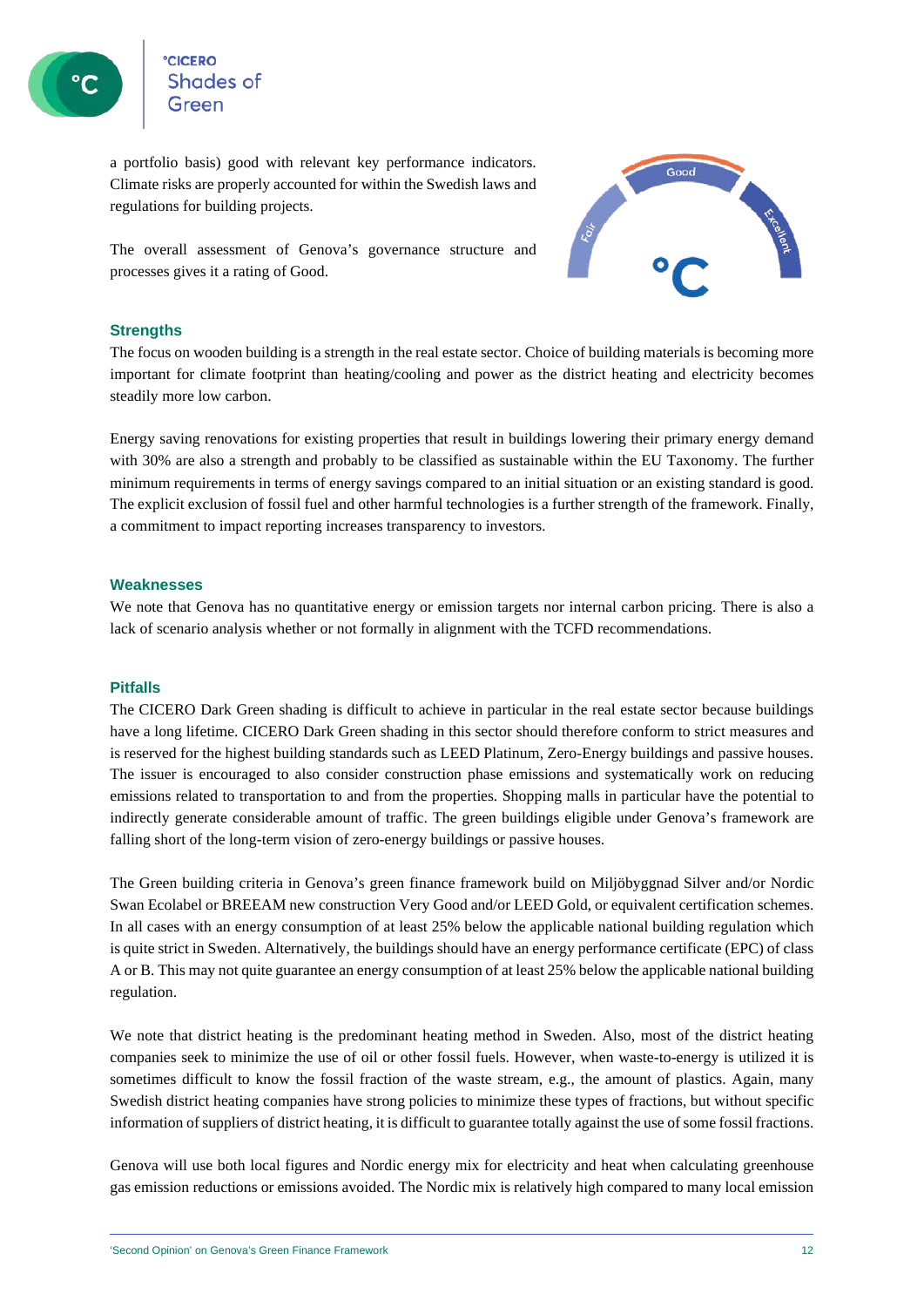# **CICERO**<br>Shades of

factors in Sweden. The consistent use of grid factors is important to avoid double counting and other inconsistencies in the emission accounts.

Efficiency improvements may lead to rebound effects. When the cost of an activity is reduced there will be incentives to do more of the same activity. From the project categories in table 1, an example is energy efficiency investments in buildings which in part may lead to more energy use or a failing to reach the potential reductions. Genova's work with its property users can actively mitigate the risk of rebound effects related to energy efficiency.

In a low carbon 2050 perspective the energy performance of buildings is expected to be improved, with passive and plus house technologies becoming mainstream and the energy performance of existing buildings greatly improved through refurbishments. Genova's green finance framework is not quite there yet, but is taking valuable steps towards this long-term vision. More stringent criteria would have been required for a darker shading.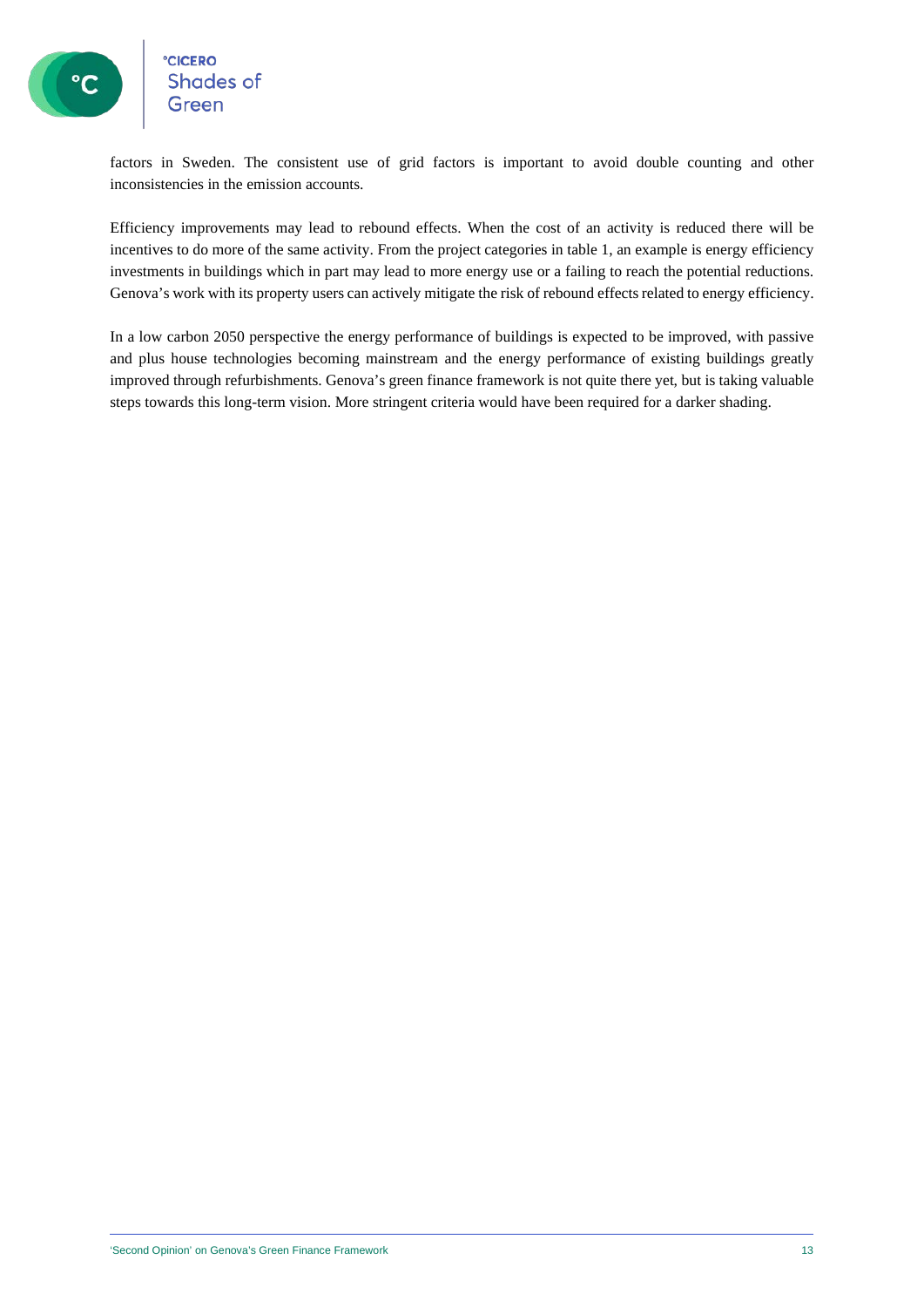$\bullet$ 

# **Appendix 1:**  Referenced Documents List

| <b>Number</b> | <b>Document Document Name</b>                              | <b>Description</b>                                                                                                              |
|---------------|------------------------------------------------------------|---------------------------------------------------------------------------------------------------------------------------------|
| 1             | Genova Green Finance Framework December<br>2020 v.3_ clean | Genova's Green Finance Framework, dated<br>December 2020                                                                        |
|               | Annual report 2019                                         | Genova's Annual report 2019,<br>https://mb.cision.com/Main/13559/3073001/121<br>9310.pdf                                        |
| 3             | genova-bolagsstyrning-2019                                 | Genova's company governance documentation<br>(from the Annual report),<br>https://genova.se/investors/corporate-<br>governance/ |
| 4             | Genovas cornerstones                                       | Genova's key values and principles                                                                                              |